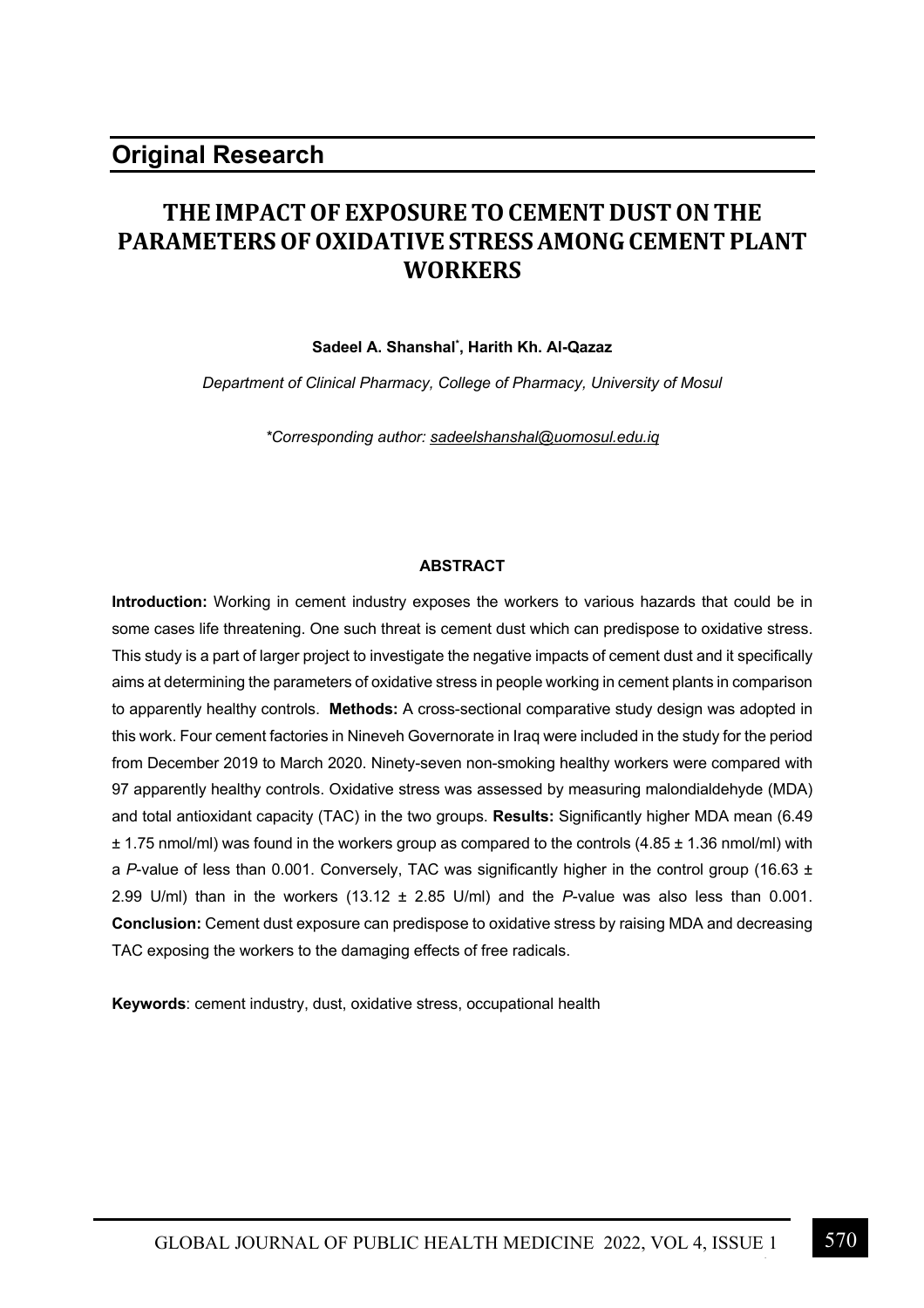#### **Introduction**

Cement is a fundamental ingredient required for the progress and development of nations (Rampuri, 2017). The global production of cement is around four billion tons each year; and this cement is used in various construction sites as well as for the production of concrete. The demand for cement and concrete is expected to double in the near future to meet the progress and development requirements of the world (Naqi & Jang, 2019). In Iraq, the industry of cement is a major national industry that contributes significantly to the country's infrastructure. Eighteen cement plants are currently present in Iraq, with a production capacity of about 18 million tons per year. Only in Nineveh Governorate, there are 5 cement factories; 3 factories in Badosh and 2 in Hammam Al-Alil (ICSC, 2019).

Many people are employed in cement industry which exposes them to various hazards as a result of long-term contact with the dust. All the workers in cement plants are vulnerable to these hazards because cement dust is emitted at different steps of the manufacturing process. Probably the most important health hazard is the effect of the dust on the respiratory system (Aljeesh et al., 2015).

Another threat to human health is the potential of cement dust to induce oxidative stress from the prooxidants present in the dust or due to the increased production of free radicals (Al Salhen, 2014; Aydin et al., 2004; Malekirad et al., 2019; Pournourmohammadi et al., 2008). Chromium and aluminum in the dust are known pro-oxidants that may induce lipid peroxidation of different membranes (Al Salhen, 2014; Malekirad et al., 2019; Marrocco et al., 2017). The free radicals produced from lipid peroxidation are normally neutralized by antioxidants. When there is an imbalance between the two, oxidative stress occurs which can be a risk factor for many serious and chronic medical conditions such as arthritis, diabetes and cancer (Marrocco et al., 2017).

In these disease states, there would be either increase in oxidants and/or decrease in antioxidants (Moylan & Reid, 2007). In osteoarthritis there is a disruption in the hemostasis of cartilage due to increased levels of free radicals which induce oxidative damage and lead to death of chondrocyte (Bolduc et al., 2019). Diabetic patients suffer from different complications which are mediated by oxidative stress, beside its role in insulin resistance which occur due to glucose oxidation and lipid peroxidation (Asmat et al., 2016). Moreover, oxidative stress is involved in many aspects of cancer development (Liou & Storz, 2010).

Beside the negative impacts of cement on respiratory system and oxidative status, many cancer types may be induced like lung, stomach and colorectal (Fatima et al., 2001; Pournourmohammadi et al., 2008). The different constituents present in cement have high alkalinity which would be strong irritants for the skin and can lead to varying skin injuries (Chung et al., 2007; Nunes et al., 2019). Eye problems might also occur due to direct contact of cement with the eyes (Jayakrishnan et al., 2013).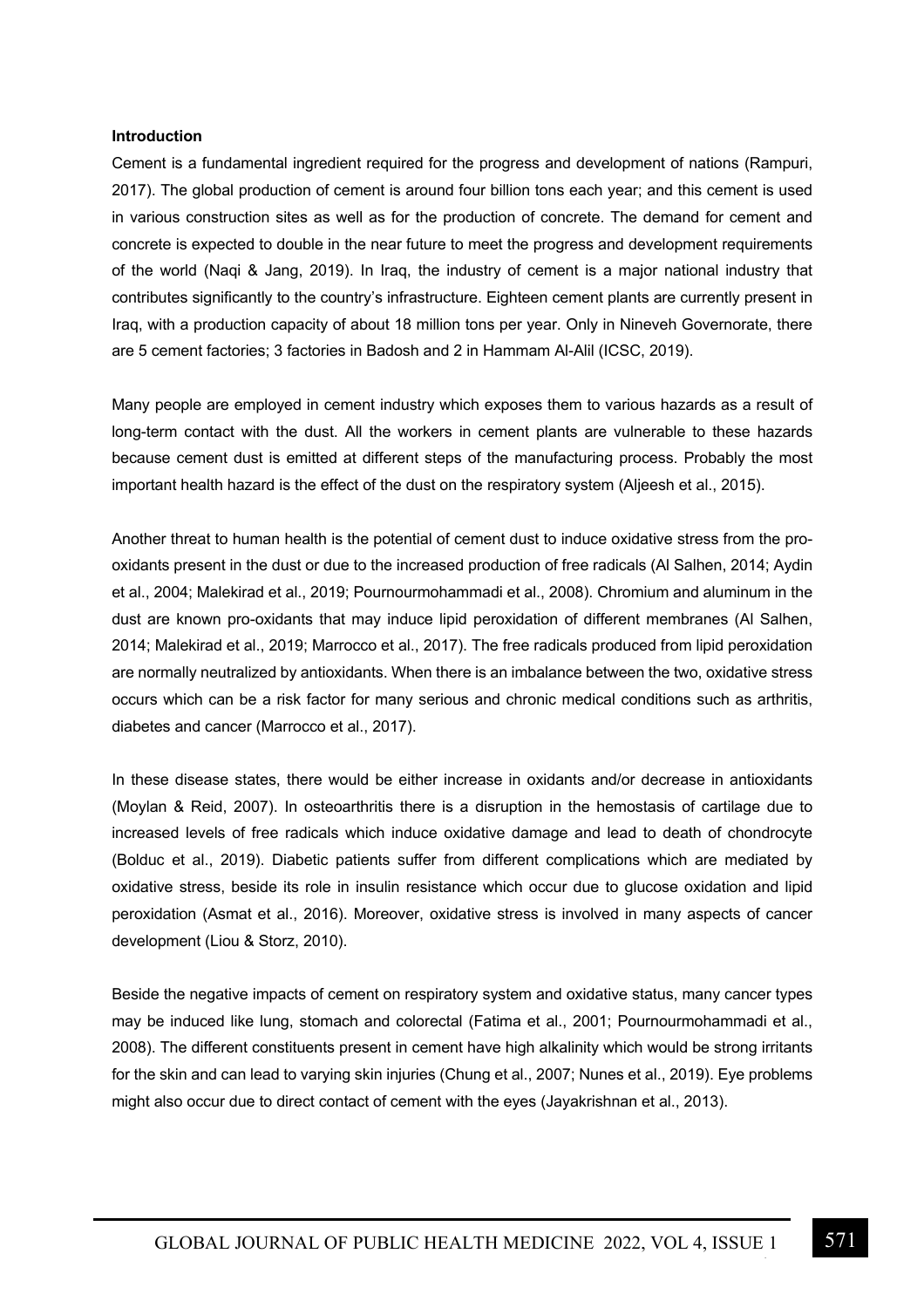An indirect method to assess the occurrence of oxidative damage is to measure the lipid peroxidation biomarkers because lipid, and especially polyunsaturated fatty acids, are highly prone to oxidation (Cipak Gasparovic et al., 2017; Rajendran et al., 2014). And because oxidative stress occurs due to an imbalance between the free radicals and antioxidant molecules, assessment of antioxidants is also required (Katerji et al., 2019). The peroxidation of polyunsaturated fatty acids leads to the production of malondialdehyde (MDA) which is the commonest aldehyde used to assess oxidative damage (Ito et al., 2019; Rajendran et al., 2014). MDA measurement depends on the production of thiobarbituric acid reactive substance which can be easily detected by spectrophotometer (Ito et al., 2019; Rajendran et al., 2014). Total antioxidant capacity (TAC) is measured by different analytical methods which depend on the production of a colored substance that can also be detected by spectrophotometer at a specific wave length (Pisoschi & Negulescu, 2011).

Jasim et al. (Jasim et al., 2012) conducted a study in Iraq which measured oxidative stress parameters (MDA and an enzymatic antioxidant) among cement workers in Kufa. They reported a significant increase in MDA among workers with no significant variation in antioxidant levels. Al-Hayali (Al-Hayali, 2009) conducted another study in Iraq, which aimed to assess oxidative stress parameters. The author found a statistically significant reduction in the antioxidant glutathione among cement workers in contrast to MDA which was significantly higher. However, the total antioxidant capacity was not measured in those two studies (Al-Hayali, 2009; Jasim et al., 2012).

Although there are no accurate statistics about the numbers of people working in cement factories in Iraq, they are estimated by thousands. Because such workers constitute an important fraction of the society, and due to the numerous health hazards associated with cement dust exposure, a project was initiated to investigate the specific effects of the dust on spirometric and oxidative stress parameters in cement plant workers in Nineveh, Iraq. This particular part of the project focuses on oxidative stress parameters in the workers and how they compare to healthy people. The effects of the dust on the lungs and the correlation between the spirometric parameters and those of oxidative stress in the workers have already been published (Shanshal & Al-Qazaz, 2020a, 2020b; Shanshal & Al-Qazaz, 2021).

#### **Methods:**

Details of the methods employed in this project are available in our previously published papers (Shanshal & Al-Qazaz, 2020b; Shanshal & Al-Qazaz, 2021). Briefly, a cross-sectional comparative study design was applied on workers from four cement factories in Nineveh from December 2019 to March 2020. Appropriate approvals were obtained from the Central Ethical Committee at Nineveh Health Directorate (reference number 34777 in 16/12/2019) and from Directorate of the Northern Cement Cooperation (reference number 6936 in 17/11/2019). Consents from participants were also obtained. All workers from the four factories who are in direct contact with cement dust were asked to participate in the study. Ninety-seven non-smoking males constituted the final workers group and were matched with 97 apparently healthy non-smoking male volunteers. Subjects of the control group were employees in the Directorate of Agriculture, College of Dentistry and College of Pharmacy in Mosul.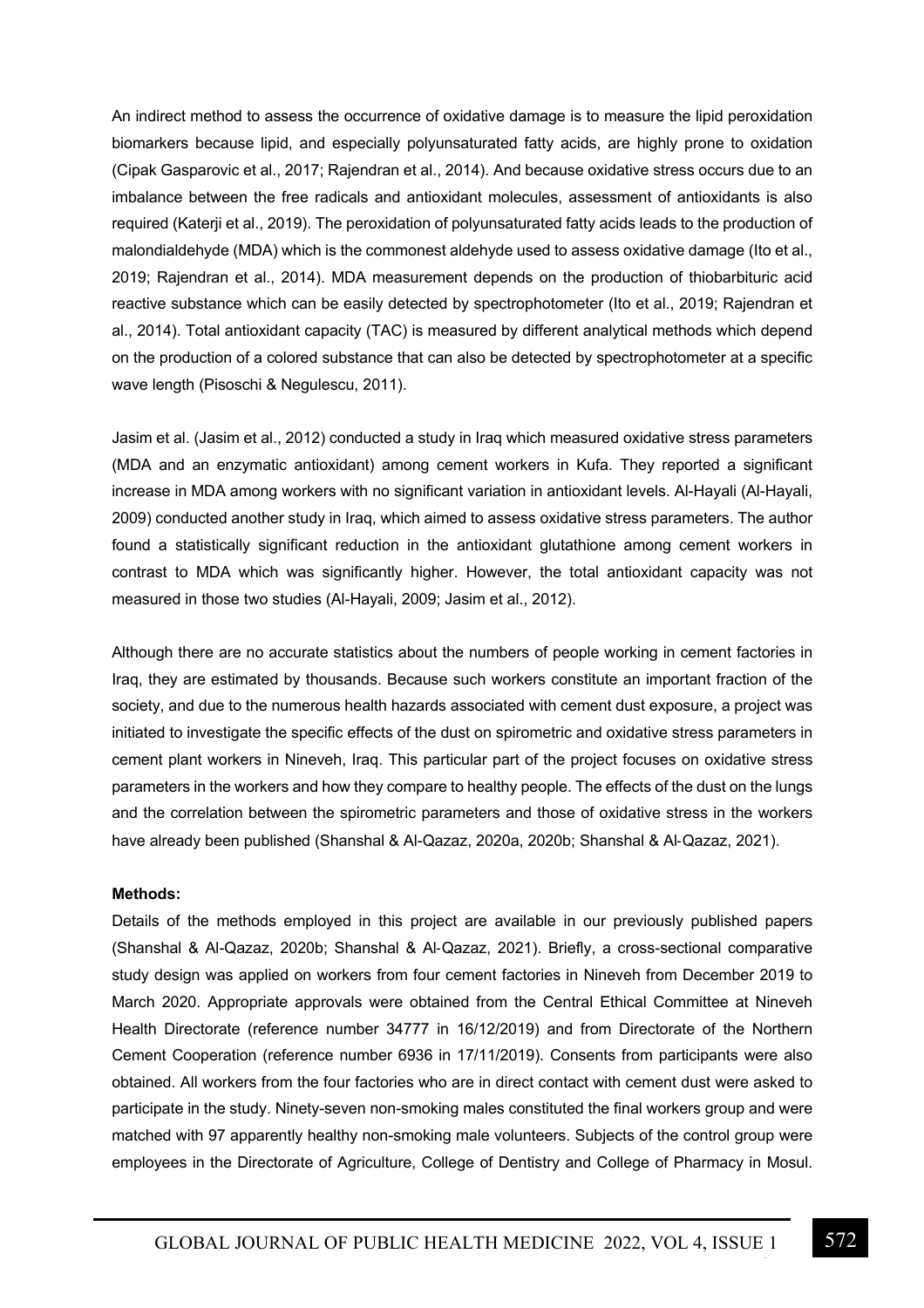Being older than eighteen years, having service duration of more than one year and working in the milling or packaging sections of the factories were the inclusion criteria for the workers group. Chronic conditions such as hypertension, diabetes or gout and using antioxidant supplements were considered exclusion factors.

Five millilitres of blood were taken from each participant using disposable syringes. A gel tube was used to allow clotting of the blood for half an hour at room temperature. After centrifugation at 3,000 rpm for 10 minutes, serum was collected to be used for the assessment of oxidative stress parameters (MDA and TAC) and kits from Elabscience® (Texas, USA) were used. The MDA in the serum reacts with thiobarbituric acid in the kit to produce a red compound which can be detected by spectrophotometer at 532 nm. On the other hand, TAC is detected by the formation of stable-colored complexes resulting from the reduction of  $Fe^{3+}$  to  $Fe^{2+}$  in the kit by the antioxidants in the serum. These colored complexes can be measured spectrophotometrically at 520 nm.

**Statistical analysis:** Statistical Package for Social Science from IBM (SPSS, version 25) (IBM Corp., Armonk, NY, USA) was used for processing and analyzing the data. A *P*-value smaller than 0.05 was taken to be significant. Differences in continuous variables between workers and controls were assessed by independent samples t-test. The relationships between oxidative stress parameters were determined by calculating the Pearson's correlation coefficient.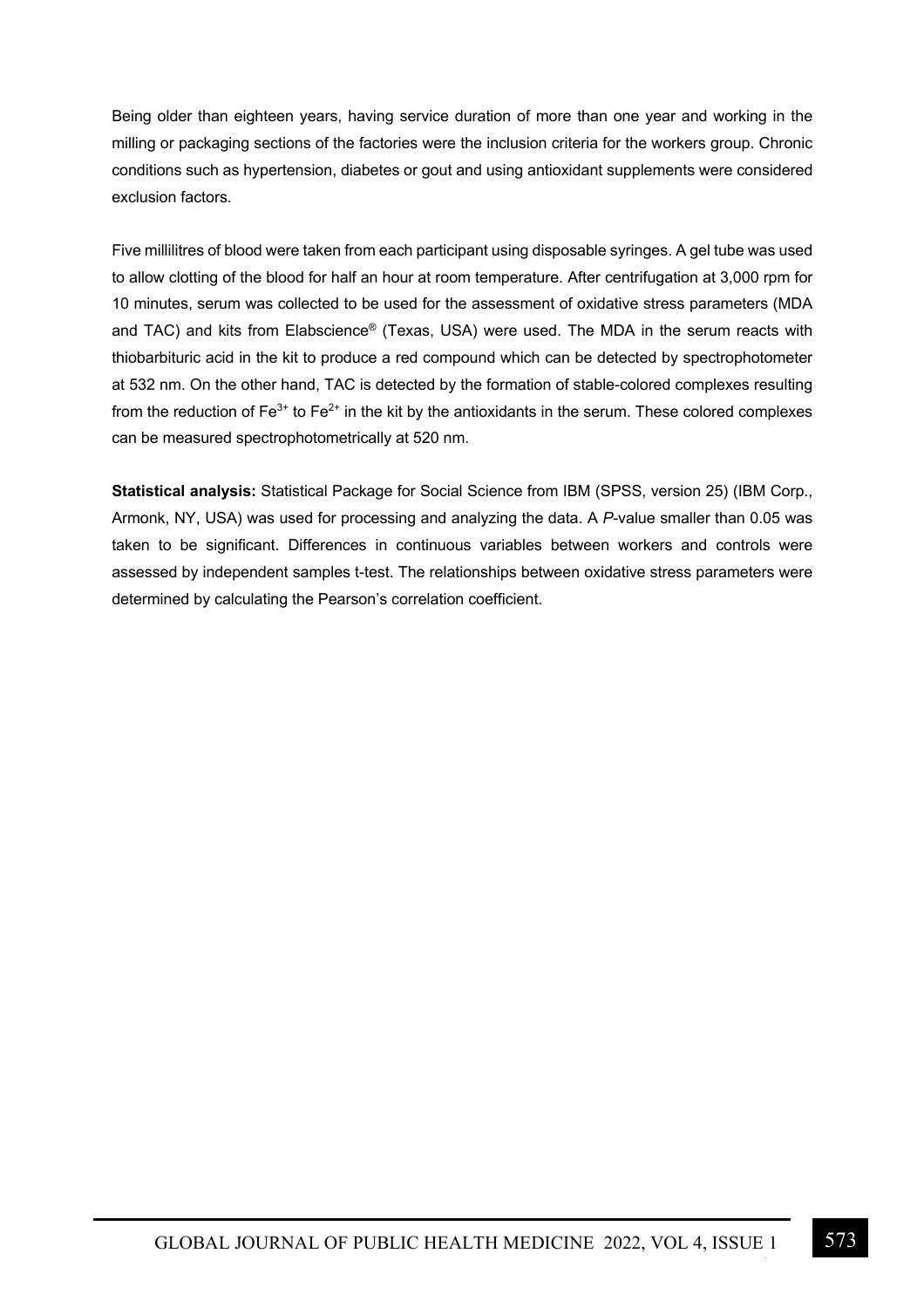# **Results:**

At the start, 105 workers attended an interview to participate in the study. Of these, 8 workers were eliminated due to their refusal of blood donation leaving 97 workers to constitute the final group for the workers. The control group consisted of 97 apparently healthy subjects who agreed to take part in the study. As a result, the workers' response rate was 92 percent, whereas the controls' response rate was 100 percent.

Socio-demographic characteristics of the participants are detailed in our previous paper. In short, the differences in the socio-demographics between the two study groups were non-significant as shown by independent sample t-test (*P*-value > 0.05) indicating that the two groups were matched (Shanshal & Al-Qazaz, 2020b; Shanshal & Al-Qazaz, 2021). Table1 summarize these socio-demographic characteristics.

| Table 1: Socio-demographic characteristics of the workers and controls, adapted from |  |  |  |  |
|--------------------------------------------------------------------------------------|--|--|--|--|
| (Shanshal & Al-Qazaz, 2021).                                                         |  |  |  |  |

| <b>Variable</b> | <b>Workers</b><br>$(n=97)$ | <b>Controls</b><br>$(n=97)$ | t-test*  | P-value |
|-----------------|----------------------------|-----------------------------|----------|---------|
| Age             |                            |                             |          |         |
| Mean $±$ SD     | $39.46 \pm 9.51$           | $38.24 \pm 8.54$            | 0.945    | 0.346   |
| Height          |                            |                             |          |         |
| Mean $±$ SD     | $172.11 \pm 8.05$          | $174.14 \pm 6.07$           | $-1.983$ | 0.06    |
| Weight          |                            |                             |          |         |
| Mean $±$ SD     | $83.21 \pm 15.4$           | $85.22 \pm 12.95$           | $-0.984$ | 0.326   |
| BMI             |                            |                             |          |         |
| Mean $\pm$ SD   | $28.07 \pm 4.85$           | $28.14 \pm 4.31$            | $-0.105$ | 0.916   |

**\***Independent samples t-test

With regard to the measured oxidative stress parameters in the two study groups, significant difference was found between the means of MDA with a higher value in the workers group (6.49  $\pm$  1.75 nmol/ml in the group of workers versus  $4.85 \pm 1.36$  nmol/ml in the healthy controls). Conversely, the level of TAC was significantly higher in the controls than in the workers (16.63  $\pm$  2.99 U/ml in the controls versus 13.12 ± 2.85 U/ml in the workers). These statistical differences are presented in table 2. Significant positive statistical correlation was found between MDA and the age of the workers. No other significant correlation was obtained (Table 3).

| Variable             | <b>Workers</b><br>(n=97) | <b>Controls</b><br>(n=97) | t-test*  | P-value                |
|----------------------|--------------------------|---------------------------|----------|------------------------|
| <b>MDA</b> (nmol/ml) |                          |                           | 7.273    | $< 0.001$ <sup>§</sup> |
| Mean $\pm$ SD        | $6.49 \pm 1.75$          | $4.85 \pm 1.36$           |          |                        |
| Median (IQR: 25-75)  | 6.20 (4.96-7.89)         | $4.58(4.05-5.3)$          |          |                        |
| TAC (U/ml)           |                          |                           | $-8.336$ | $< 0.001$ <sup>§</sup> |
| Mean $±$ SD          | $13.12 \pm 2.85$         | $16.63 \pm 2.99$          |          |                        |
| Median (IQR: 25-75)  | 12.95 (11.16-14.98)      | 16.28 (14.43-18.38)       |          |                        |

\*Independent samples t-test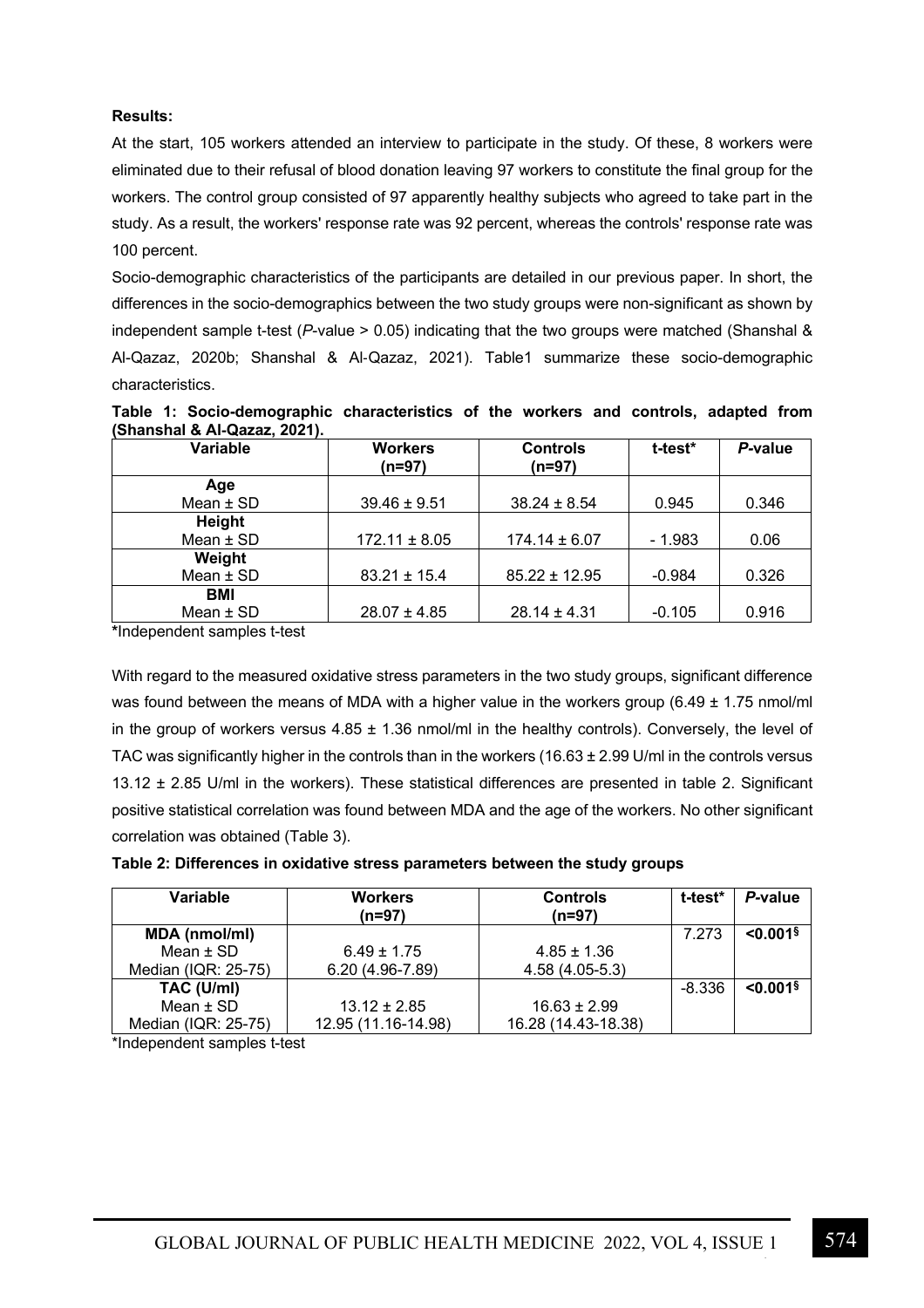| P-value<br>P-value<br>*<br><br>$0.009$ §<br><b>MDA</b><br>$-0.044$ | Variable | Age (workers) |  | Age (controls) |       |  |
|--------------------------------------------------------------------|----------|---------------|--|----------------|-------|--|
|                                                                    |          |               |  |                |       |  |
|                                                                    |          | 0.263         |  |                | 0.668 |  |
| ТАС<br>).154<br>0.385<br>0.132<br>$-0.089$                         |          |               |  |                |       |  |

| Table 3: Correlations between age and oxidative stress parameters in the study groups |  |  |
|---------------------------------------------------------------------------------------|--|--|
|                                                                                       |  |  |

\*Pearson correlation

#### **Discussion:**

An increase in the generation of reactive oxygen species brought about by exposure to cement dust can result in oxidative stress (Malekirad et al., 2019) and this was confirmed in this study. An appropriate matching between the workers and the controls was achieved in this study in terms of numbers included and the socio-demographics. This was evident from the lack of significant differences between the two groups in the matching criteria. This matching was lacking from other similar studies carried out in Iraq (Al-Hayali, 2009; Jasim et al., 2012) and Libya (Al Salhen, 2014) where groups which were not matched or had different numbers of participants were employed. Working in the milling or packaging departments and being directly subjected to the dust were important inclusion criteria in our study for the workers group, while working away from cement plants and being healthy constituted the criteria for the control group. Similar criteria were applied in Egypt (Hakim et al., 2018) and Palestine (Aljeesh et al., 2015). However, studies carried out in Iran (Malekirad et al., 2019; Omidianidost et al., 2019; Rafeemanesh et al., 2015) used office employees from the same factory as the control group whereas those directly exposed to the dust comprised the worker group.

The average of the workers' age in this study  $(39.46 \pm 9.51)$  was lower than that in studies conducted in Congo (46.5  $\pm$  9.6) and Greece (47  $\pm$  19) (Mbelambela et al., 2018; Rachiotis et al., 2018), but higher than the mean age in an Iranian study  $(35.73 \pm 7.3)$  (Omidianidost et al., 2019). The average of the duration of employment was 15.4 years for the workers in the current study compared to 24.34 years recorded in a study by Hakim et al. (2018) in Egypt. Primary education was prevalent among the workers in the present study (55.7%) while secondary and university education had lower percentages (28.9% and 15.4% respectively). In contrast, the workers in a Nigerian study were mainly tertiary educated (Musa et al., 2012).

Significant differences between the workers and the controls in the measured oxidative stress parameters were observed in the current study, with higher MDA in the workers and higher TAC in the controls. Similarly, higher MDA levels in the workers was reported in Iran (Afaghi et al., 2015), Iraq (Al-Hayali, 2009; Jasim et al., 2012), in Libya (Al Salhen, 2014), in Egypt (Elhosary et al., 2014) and in Turkey (Orman et al., 2005). For TAC, Pournourmohammadi et al. (2008) reported comparable result with higher mean in the control group. Some studies, (Al Salhen, 2014; Elhosary et al., 2014; Jasim et al., 2012), assessed individual antioxidant components of the serum rather than measuring the total antioxidant capacity, and they still reported results which are comparable to ours. There were, however, some studies that failed to report any difference in antioxidant activity such as those conducted by Malekirad et al. (2019) and Afaghi et al. (2015). Since the workers and the controls in the current study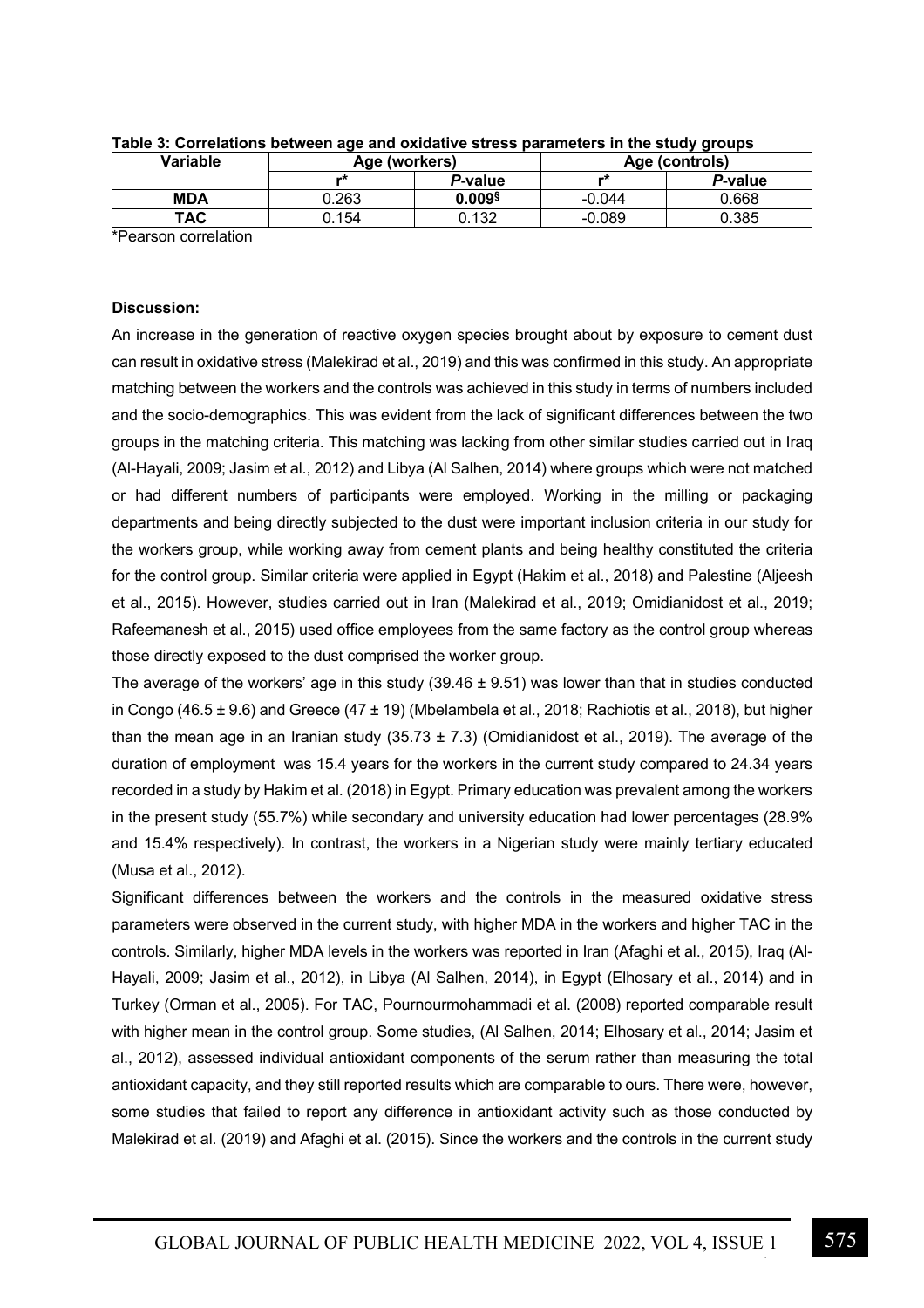were matched for socio-demographic characteristics, these significant differences in MDA and TAC that favors oxidative stress can only be attributed to cement dust exposure.

The positive correlation between the age and MDA in the workers was in agreement with a study conducted in Egypt (Elhosary et al., 2014). The lack of significant correlation between age and MDA in the controls probably indicates that the positive correlation seen in the workers was due to longer contact with cement dust rather than just the older age.

Oxidative status can be affected by a variety of factors such as lifestyle and living conditions. Taking these factors into account should be considered in future works.

## **Limitation of the study**

Diet can have an important effect on oxidative status, and this was not evaluated in the study. Nonetheless, this study aimed at assessing the parameters of oxidative stress and test how they compare between cement workers and healthy subjects.

## **Conclusion**

Exposure to cement dust exposure can negatively affect health, one mechanism could be increasing MDA and decreasing TAC in the exposed workers.

## **Acknowledgment**

The authors are thankful for the participating cement plants and the Directorate of the Northern Cement Corporation for the facilities presented in conducting this study. The authors would also like to thank the University of Mosul, represented by the College of Pharmacy for their support.

## **Conflicts of Interest**

The author declares no conflicts of interest.

## **References**

- Afaghi, A., Oryan, S., Rahzani, K., & Abdollahi, M. (2015). Study on genotoxicity, oxidative stress biomarkers and clinical symptoms in workers of an asbestos-cement factory.<br>Experimental and Clinical Sciences. 14. 1067–1077. *Experimental and Clinical Sciences*, *14*, 1067–1077. https://doi.org/http://dx.doi.org/10.17179/excli2015-469
- Al-Hayali, H. L. (2009). Effect of cement pollution on some biochemical parameters in the blood serum of Hamam AL-Alil Cement Factory workers. *Rafidain Journal of Science*, *20*(2), 19–28.
- Al Salhen, K. S. (2014). Assessment of oxidative stress, haematological, kidney and liver function parameters of Libyan cement factory workers. *Journal of American Science*, *10*(5), 58– 65.
- Aljeesh, Y., Al Madhoun, W., & El Jabaly, S. (2015). Effect of exposure to cement dust on pulmonary function among cement plants workers in the Middle Governorate, Gaza-Palestine. *Public Health Research*, *5*(5), 129–134. https://doi.org/10.5923/j.phr.20150505.01
- Asmat, U., Abad, K., & Ismail, K. (2016). Diabetes mellitus and oxidative stress—A concise review. *Saudi Pharmaceutical Journal*, *24*(5), 547–553. https://doi.org/http://dx.doi.org/10.1016/j.jsps.2015.03.013
- Aydin, S., Aral, I., Kilic, N., Bakan, I., Aydin, S., & Erman, F. (2004). The level of antioxidant enzymes, plasma vitamins C and E in cement plant workers. *Clinica Chimica Acta*, *341*(1–2), 193–198. https://doi.org/https://doi.org/10.1016/j.cccn.2003.12.007
- Bolduc, J. A., Collins, J. A., & Loeser, R. F. (2019). Reactive oxygen species, aging and articular cartilage homeostasis. *Free Radical Biology and Medicine*, *132*, 73–82. https://doi.org/https://doi.org/10.1016/j.freeradbiomed.2018.08.038
- Chung, J. Y., Kowal Vern, A., Latenser, B. A., & Lewis, R. W. (2007). Cement-related injuries: Review of a series, the National Burn Repository, and the prevailing literature. *Journal of Burn Care & Research*, *28*(6), 827–834.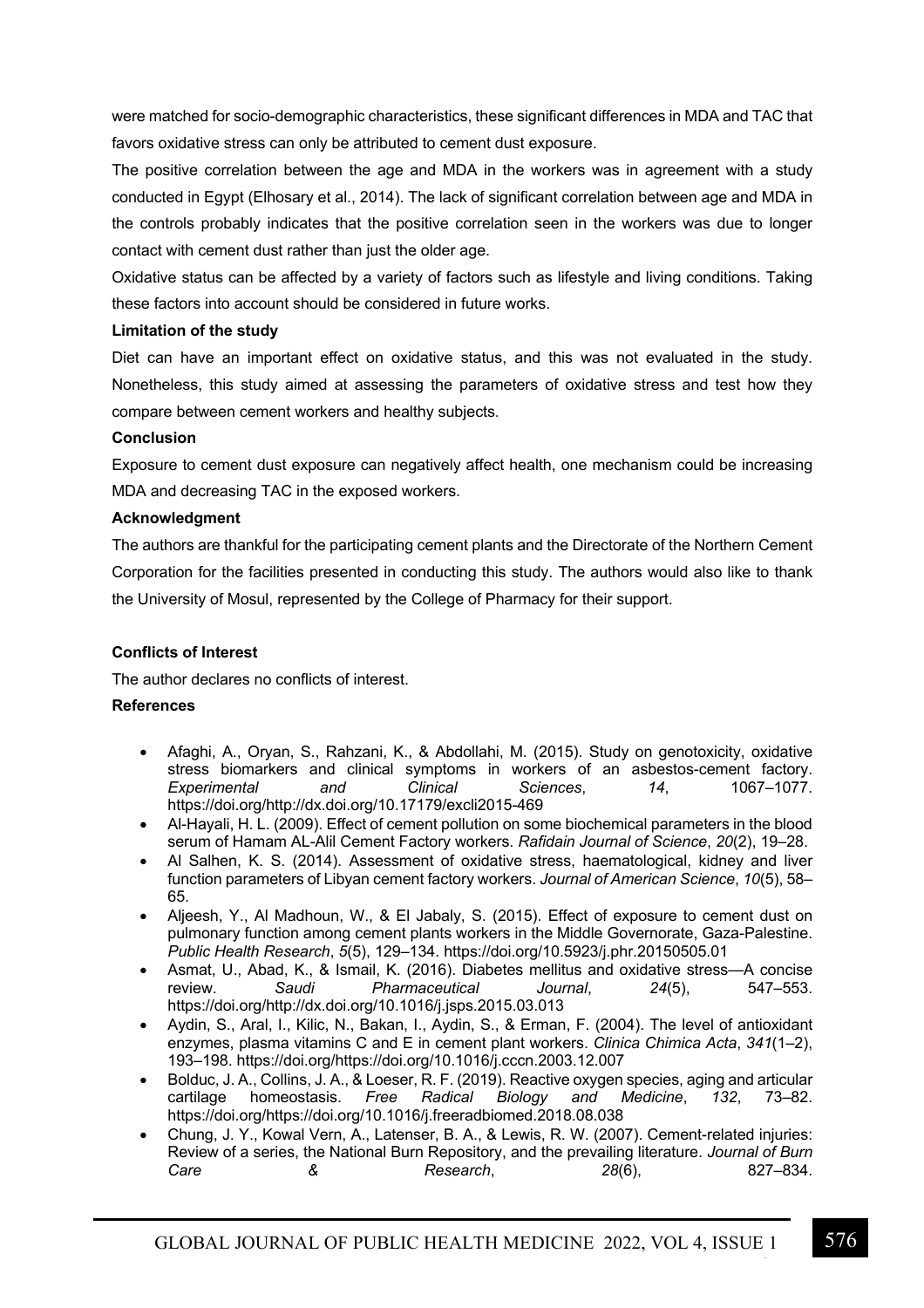https://doi.org/https://doi.org/10.1097/bcr.0b013e3181599bb1

- Cipak Gasparovic, A., Zarkovic, N., Zarkovic, K., Semen, K., Kaminskyy, D., Yelisyeyeva, O., & Bottari, S. P. (2017). Biomarkers of oxidative and nitro-oxidative stress: Conventional and novel approaches. British Journal of Pharmacology. 174(12). 1771–1783. novel approaches. *British Journal of Pharmacology*, 174(12), https://doi.org/https://doi.org/10.1111/bph.13673
- Dawood, H. N., Lrazak, A. R., & Muhasen, A. M. (2013). Pulmonary function test in cement workers in Iraq. *The Iraqi Postgraduate Medical Journal*, *12*(1), 85–89.
- Elhosary, N., Maklad, A., Soliman, E., El-Ashmawy, N., & Oreby, M. (2014). Evaluation of oxidative stress and DNA damage in cement and tannery workers in Egypt. *Inhalation Toxicology*, *26*(5), 289–298. https://doi.org/https://doi.org/10.3109/08958378.2014.885100
- Fatima, S. K., Prabhavathi, P. A., Padmavathi, P., & Reddy, P. P. (2001). Analysis of chromosomal aberrations in men occupationally exposed to cement dust. *Mutation Research/Genetic Toxicology and Environmental Mutagenesis*, *490*(2), 179–186. https://doi.org/https://doi.org/10.1016/s1383-5718(00)00165-0
- Hakim, S. A., Mostafa, N. S., Momen, M., Abdel-Rahman, S. M., & Abdel-Hamid, M. A. (2018). Respiratory symptoms, pulmonary function and the role of interlukin-1Β in the inflammatory reaction among workers at a cement factory in Cairo, Egypt. *The Egyptian Journal of Community Medicine*, *36*(4), 77–86. https://doi.org/https://doi.org/10.21608/ejcm.2018.22999
- ICSC. (2019). *Iraqi Cement State Company*.
- Ito, F., Sono, Y., & Ito, T. (2019). Measurement and clinical significance of lipid peroxidation as a biomarker of oxidative stress: Oxidative stress in diabetes, atherosclerosis, and chronic inflammation. *Antioxidants*, *8*(3), 72. https://doi.org/http://dx.doi.org/10.3390/antiox8030072
- Jasim, R., Numan, A., & Hasan, S. (2012). Evaluation of oxidative stress and liver function parameters in the sera samples of Kufa cement factory workers. *Journal of Kufa for Chemical Science*, *6*(5), 40–50.
- Jayakrishnan, T., Thomas, B., Rao, B., & George, B. (2013). Occupational health problems of construction workers in India. *International Journal of Medicine and Public Health*, *3*(4), 225– 229. https://doi.org/https://doi.org/10.4103/2230-8598.123415
- Katerji, M., Filippova, M., & Duerksen Hughes, P. (2019). Approaches and methods to measure oxidative stress in clinical samples: Research applications in the cancer field. *Oxidative Medicine and Cellular Longevity*, *2019*, ID 1279250. https://doi.org/https://doi.org/10.1155/2019/1279250
- Liou, G. Y., & Storz, P. (2010). Reactive oxygen species in cancer. *Free Radical Research*, *44*(5), 479–496. https://doi.org/https://doi.org/10.3109/10715761003667554
- Mahmood, T. A., Wafi, N. A. R., & Shaikhani, M. A. R. (2010). Spirometric measurements among workers of Tasluja cement factory. *Journal of Zankoy Sulamani*, *13*(1), 9–14. https://doi.org/https://doi.org/10.17656/jzs.10205
- Malekirad, A. A., Rahzani, K., Ahmadi, M., Rezaei, M., Abdollahi, M., Shahrjerdi, S., Roostaie, A., Mohajerani, H. R., Boland Nazar, N. S., Torfi, F., & Mousavi Khaneghah, A. (2019). Evaluation of oxidative stress, blood parameters, and neurocognitive status in cement factory workers. *Toxin Reviews*, 1–7.
- Marrocco, I., Altieri, F., & Peluso, I. (2017). Measurement and clinical significance of biomarkers of oxidative stress in humans. *Oxidative Medicine and Cellular Longevity*, *2017*, ID 6501046. https://doi.org/https://doi.org/10.1155/2017/6501046
- Mbelambela, E. P., Eitoku, M., Muchanga, S. M., Villanueva, A. F., Hirota, R., Pulphus, T. Y., Sokolo, G. J., Yasumitsu Lovell, K., Komori, K., & Suganuma, N. (2018). Prevalence of chronic obstructive pulmonary disease (COPD) among Congolese cement workers exposed to cement dust, in Kongo Central Province. *Environmental Science and Pollution Research*, *25*(35), 35074–35083. https://doi.org/https://doi.org/10.1007/s11356-018-3401-4
- Moylan, J. S., & Reid, M. B. (2007). Oxidative stress, chronic disease, and muscle wasting. *Muscle & Nerve*, *35*(4), 411–429. https://doi.org/https://doi.org/10.1002/mus.20743
- Musa, O., Bamidele, J., Salaudeen, A., Saromi, H., & Omi, A. (2012). Occupational hazard awareness and safety practices among cement factory workers at obajana, Kogi state, Nigeria. *Elixir Bio-Diversity*, *47*, 9013–9018.
- Naqi, A., & Jang, J. G. (2019). Recent progress in green cement technology utilizing low-carbon emission fuels and raw materials: A review. *Sustainability*, *11*(2), 537. https://doi.org/https://doi.org/10.3390/su11020537
- Nunes, R. A. A., de Alencar, D. B., Bezerra, C. M. V. O., & Bezerra, I. F. O. (2019). Health damage to civil construction workers due to use and exposure to cement. *Journal of*